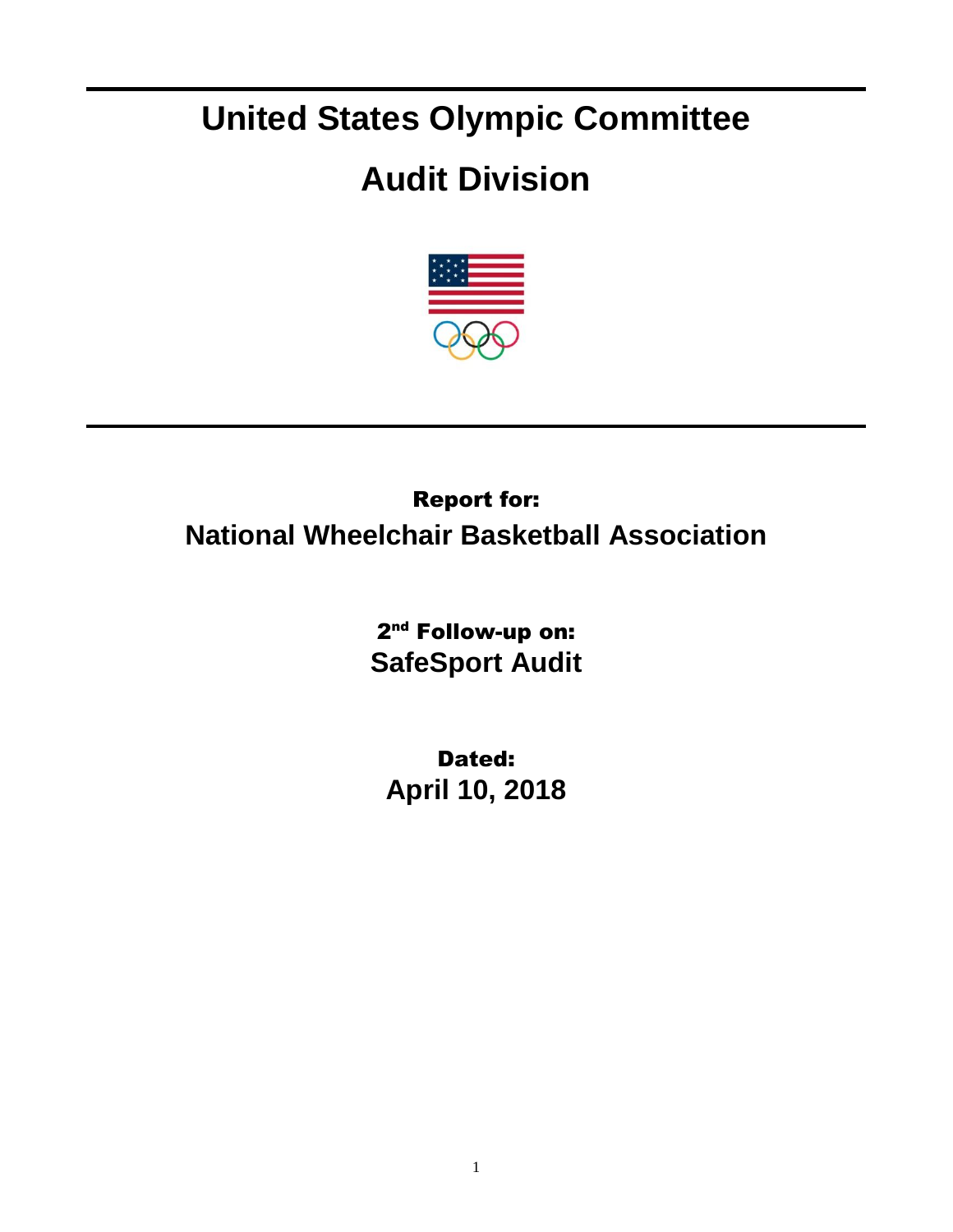UNITED STATES OLYMPIC COMMITTEE 1 Olympic Plaza Colorado Springs, CO 80909



April 10, 2018

Anthony Bartkowski Executive Director National Wheelchair Basketball Association, Inc.

Dear Anthony,

The USOC Internal Audit Division continued to follow-up on the status of recommendations from the SafeSport audit of the National Wheelchair Basketball Association (NWBA) dated October 2017. The Follow-up Report dated February 2018 reported two in process recommendations related to the NWBA Athlete Safety Policy and ensuring all required individuals completed SafeSport education and background checks before contact with athletes. At the end of March 2018, the NWBA Board of Directors approved the updated SafeSport Policy. NWBA also implemented a process to address the outstanding recommendation. All recommendations were implemented and are considered closed.

We thank you and your staff for assisting in the  $2<sup>nd</sup>$  follow-up review.

Sincerely,

Jet Julle

Bridget Toelle, CPA, CIA Ellen Senf Senior Director, Audit Staff Auditor

Ellen of Senf

cc: Suzanne Lyons Sarah Castle Rick Adams Gary Johansen Chris McCleary